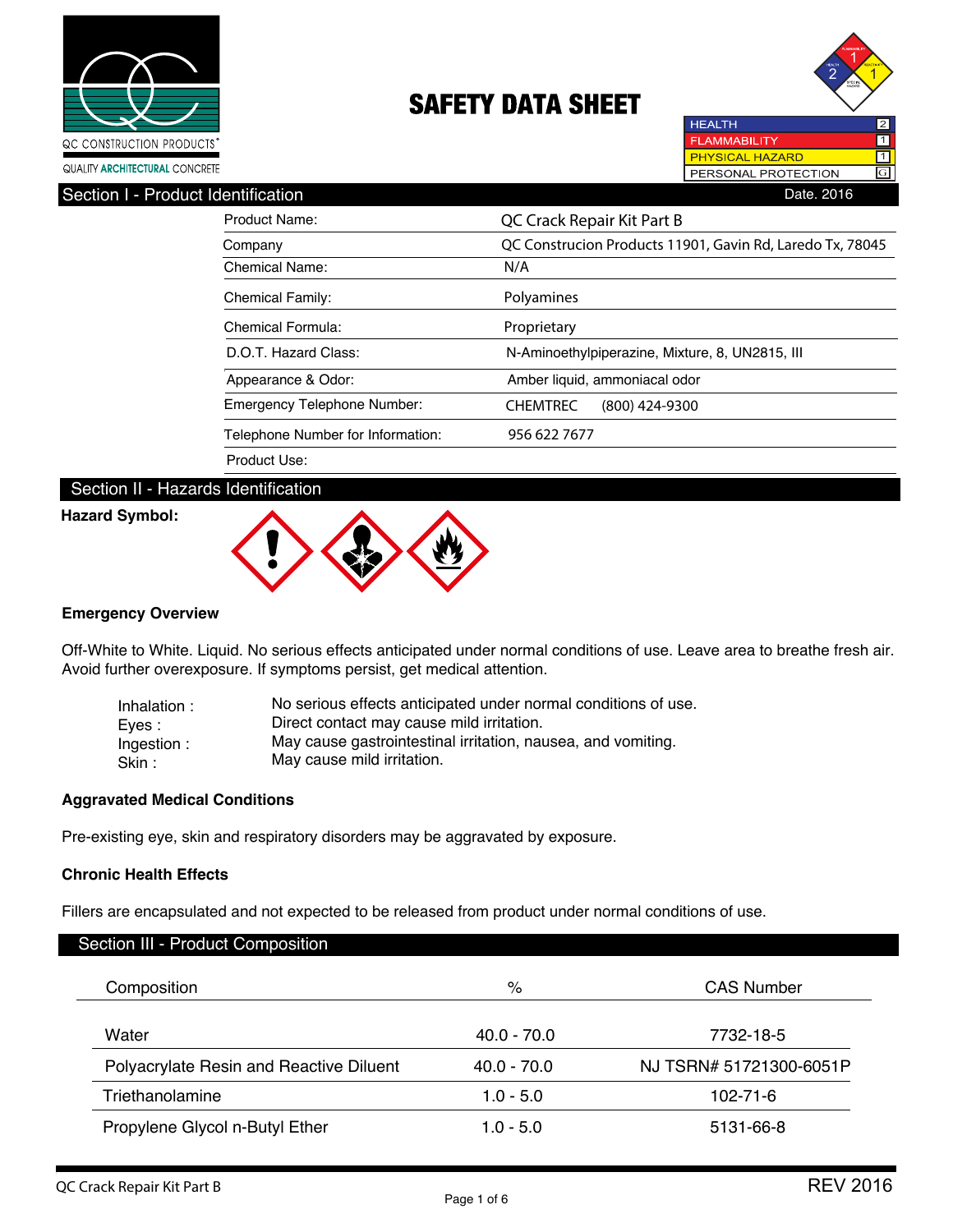# Section IV - First Aid Measures

## **Get immediate medical attention for any significant overexposure.**

| Inhalation :         | Leave area to breathe fresh air. Avoid further overexposure. If symptoms persist, get medical attention.                                                            |
|----------------------|---------------------------------------------------------------------------------------------------------------------------------------------------------------------|
| Eve contact :        | Flush with water for 15 minutes. If irritation persists, get medical attention.                                                                                     |
| Skin contact:        | Wash area of contact thoroughly with hand cleaner followed by soap and water. If irritation, rash or<br>other disorders develop, get medical attention immediately. |
| Ingestion:           | Get medical attention. Do not induce vomiting.                                                                                                                      |
| Notes to physician : | Not applicable.                                                                                                                                                     |

# Section V - Fire Fighting Measure

| Flash point Method<br>Burning rate<br>Lower explosion limit<br>Upper explosion limit<br>Autoignition temperature | Not available. Not applicable.<br>Non-Flammable Liquid<br>Not available.<br>Not available.<br>Not available.                               |
|------------------------------------------------------------------------------------------------------------------|--------------------------------------------------------------------------------------------------------------------------------------------|
| Extinguishing media                                                                                              | This product is not expected to burn under normal conditions of use.                                                                       |
| Hazardous combustion products                                                                                    | Carbon monoxide and carbon dioxide can form. Smoke, fumes.                                                                                 |
| Protective equipment for firefighters                                                                            | Use accepted fire fighting techniques. Wear full firefighting protective clothing,<br>including self-contained breathing apparatus (SCBA). |
| Fire and explosion conditions                                                                                    | This product not expected to ignite under normal conditions of use.                                                                        |

### Section VI - Accidental Release Measures

Transfer to appropriate container for disposal. Stop flow. Contain spill. Keep out of water courses. Absorb spill in sand, earth or other suitable material. Transfer to appropriate container for disposal. Use appropriate protective equipment. Avoid contact with material.

# Section VII - Handling and Storage

Handle in compliance with common hygienic practices. Clean hands thoroughly after handling. Keep from freezing. Do not use in confined or poorly ventilated areas. Prevent inhalation of vapor, ingestion, and contact with skin eyes and clothing. Keep container closed when not in use. Precautions also apply to emptied containers. Store in sealed containers in a dry, ventilated warehouse location above freezing.

### Section VIII - Exposure Controls / Personal Protection

| Respiratory protection            | Not required under normal conditions of use. Wear appropriate, NIOSH/MSHA approved<br>respirator with combination particulate filter and vapor/gas removing cartridge when the<br>ventilation is not adequate or if it is necessary to abrade or grind surfaces coated with<br>this product.                                                        |
|-----------------------------------|-----------------------------------------------------------------------------------------------------------------------------------------------------------------------------------------------------------------------------------------------------------------------------------------------------------------------------------------------------|
| Hand protection<br>Eye protection | Use suitable impervious rubber or vinyl gloves and protective apparel to reduce exposure.<br>Wear appropriate eye protection. Wear chemical safety goggles and/or face shield to<br>prevent eye contact. Do not wear contact lenses. Do not touch eyes with contaminated<br>body parts or materials. Have eye washing facilities readily available. |
| Skin and body protection          | Prevent contact with shoes and clothing. Use rubber apron and overshoes.                                                                                                                                                                                                                                                                            |
| Protective measures               | Other equipment not normally required. Use professional judgment in the selection,<br>care, and use.                                                                                                                                                                                                                                                |
| <b>Engineering measures</b>       | Not required under normal conditions of use. Use local exhaust when the general<br>ventilation is inadequate.                                                                                                                                                                                                                                       |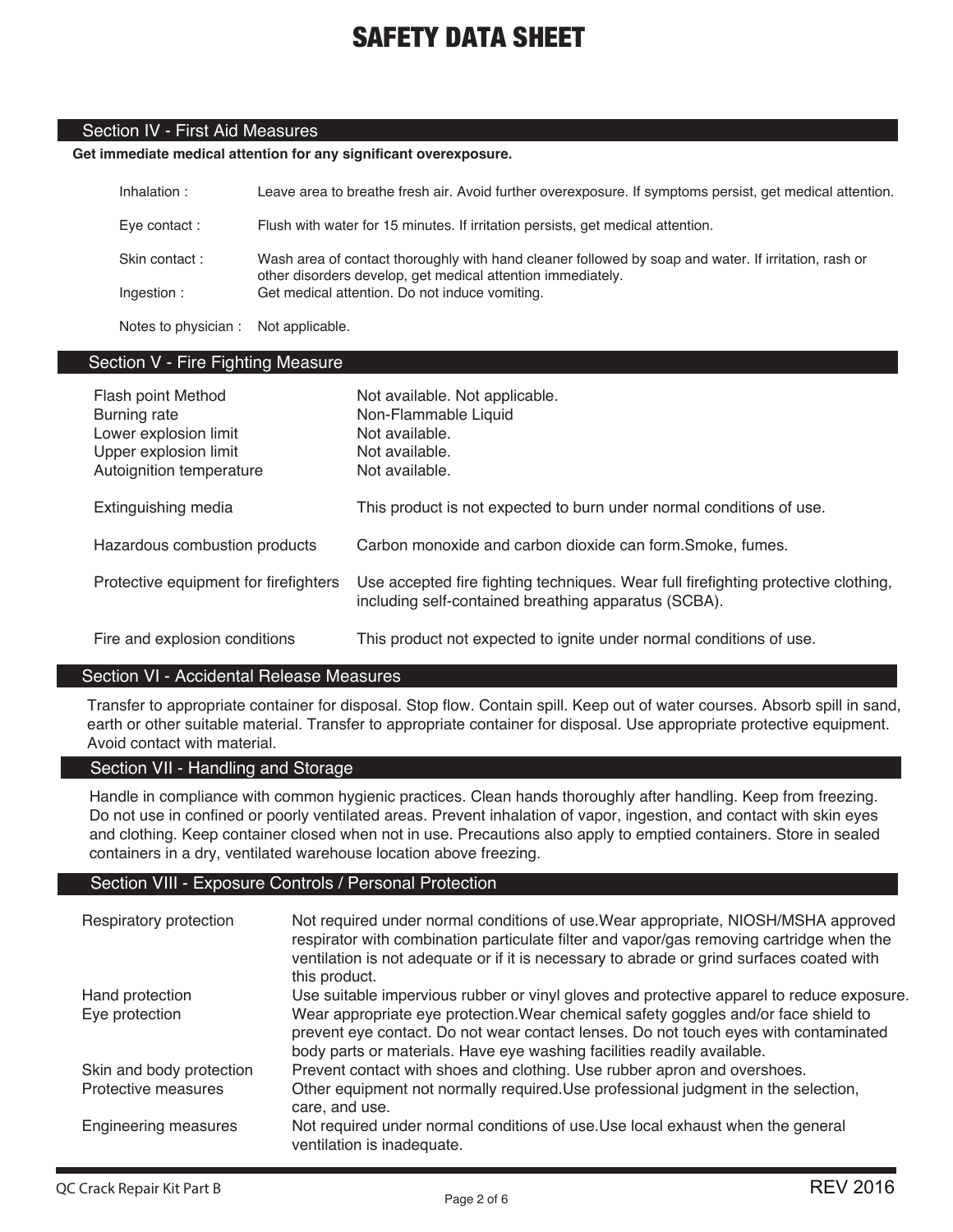| Section VIII - Exposure Controls / Personal Protection |                |                   |        |       |  |
|--------------------------------------------------------|----------------|-------------------|--------|-------|--|
| Chemical Name:                                         | CAS Number:    | Regulatión:       | Limit: | Form: |  |
| Triethanolamine                                        | $102 - 71 - 6$ | ACGIH TWA: 5mq/m3 |        |       |  |

# Section IX - Physical and Chemical Properties

| Form                    | Liquid             |
|-------------------------|--------------------|
| Color                   | Off-White to White |
| pH                      | $7 - 8$            |
| Vapour pressure         | Not available.     |
| Vapor density           | Heavier than air   |
| Melting point/range     | Not available.     |
| Freezing point          | 32°F,0°C           |
| Boiling point/range     | 212 °F, 100 °C     |
| Water solubility        | Soluble            |
| <b>Specific Gravity</b> | 1.04               |
| % Volatile Weight       | 57.4 %             |
|                         |                    |

# Section X - Reactivity / Estability

| Substances to avoid :     | Strong acids. Strong bases. |
|---------------------------|-----------------------------|
| Stability:                | Stable                      |
| Hazardous polymerization: | Will not occur.             |

# Section XI - Toxicological Information

| Triethanolamine, CAS-No.: 102-71-6<br>Acute oral toxicity (LD-50 oral)    | 8,680 mg/kg (Rat) 8,000 mg/kg (Guinea pig) 6,400 mg/kg (Rat)                                                                    |
|---------------------------------------------------------------------------|---------------------------------------------------------------------------------------------------------------------------------|
| Acute inhalation toxicity (LC-50)                                         | 1.8 mg/m3 for $8 h (Rat)$                                                                                                       |
| Acute dermal toxicity (LD-50 dermal)                                      | 20,000 mg/kg (Rabbit) > 2,000 mg/kg (Rabbit)                                                                                    |
| Propylene Glycol n-Butyl Ether, CAS-No.: 5131-66-8                        | 3,300 mg/kg (Rat) 2,500 mg/kg (Rat) 5,200 mg/kg (Rat)                                                                           |
| Acute oral toxicity (LD-50 oral)                                          | 1,936 mg/kg (Rat) > 2,000 mg/kg (Rat)                                                                                           |
| Acute inhalation toxicity (LC-50)<br>Acute dermal toxicity (LD-50 dermal) | $>$ 5.83 mg/l for 8 h (Rat) for 4 h (Rat)<br>3,133 mg/kg (Rabbit) 2,640 mg/kg (Rat) > 2,000 mg/kg (Rat)<br>1,400 mg/kg (Rabbit) |

# Section XII - Ecological Information

**No Data Available**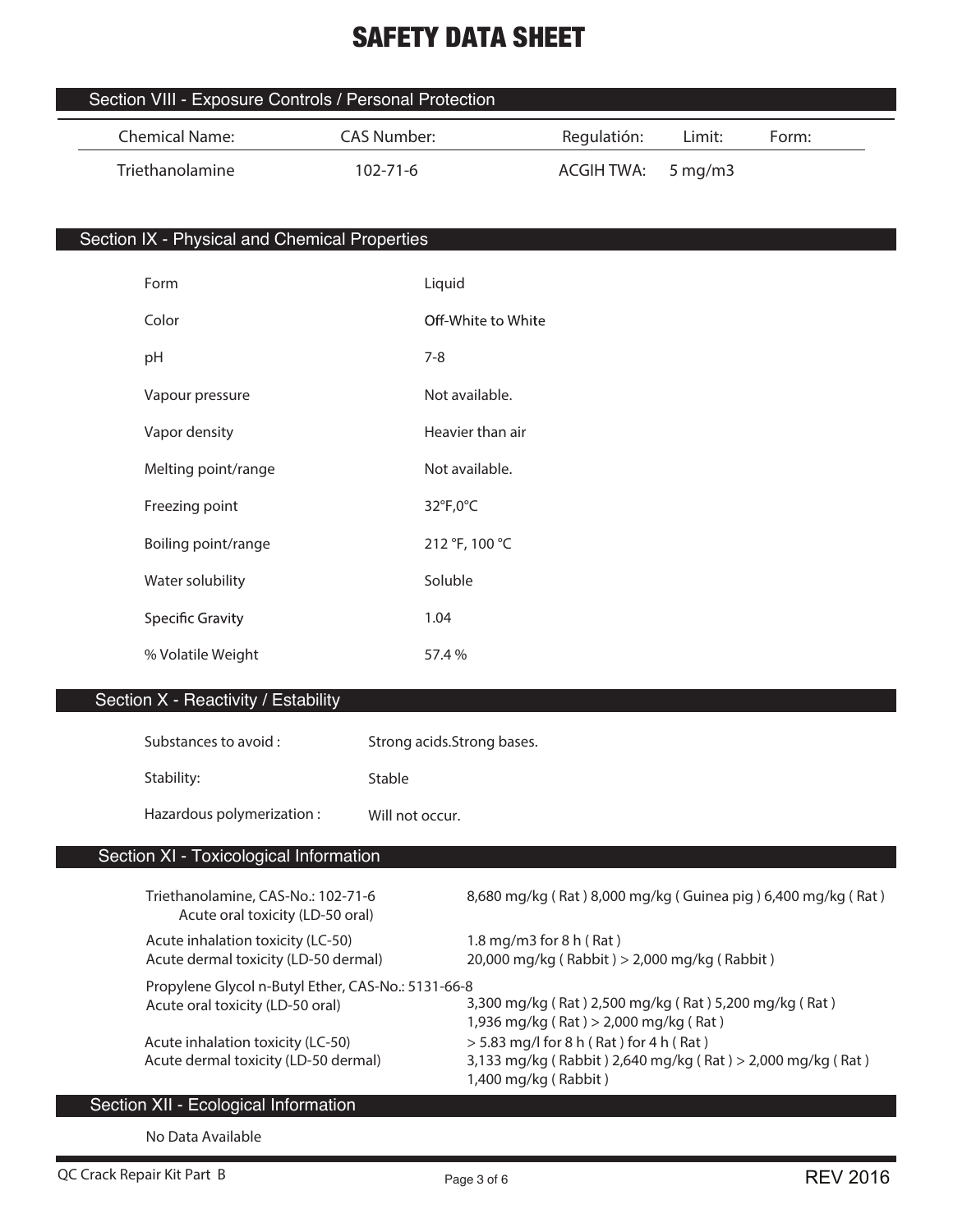# Section XIII - Disposal Considerations

**Disposal Method : Waste not regulated under RCRA. Incinerate at EPA approved facility or dispose of waste in compliance with state and local regulations.**

## Section XIV - Transportation / Shipping Data

| CFR / DOT: | Not Regulated |
|------------|---------------|
| TDG:       | Not Regulated |
| IMDG:      | Not Regulated |

# Section XV - Regulatory Information

### **North American Inventories:**

All components are listed or exempt from the TSCA inventory. One or more components are listed on the NDSL.

| <b>U.S. Federal Regulations:</b><br>SARA 313 Components                                                  | None present or none present in regulated quantities. |
|----------------------------------------------------------------------------------------------------------|-------------------------------------------------------|
| SARA 311/312 Hazards                                                                                     | : Acute Health Hazard                                 |
| <b>OSHA Hazardous Components:</b><br>Triethanolamine                                                     | $102 - 71 - 6$                                        |
| <b>OSHA Status: Considered</b><br>hazardous based on the<br>following criteria:                          | : Irritant                                            |
| <b>OSHA Flammability</b>                                                                                 | : Not Regulated                                       |
| When appropriately mixed with the other part, product has a VOC less water and exempt solvent of: 34 g/l |                                                       |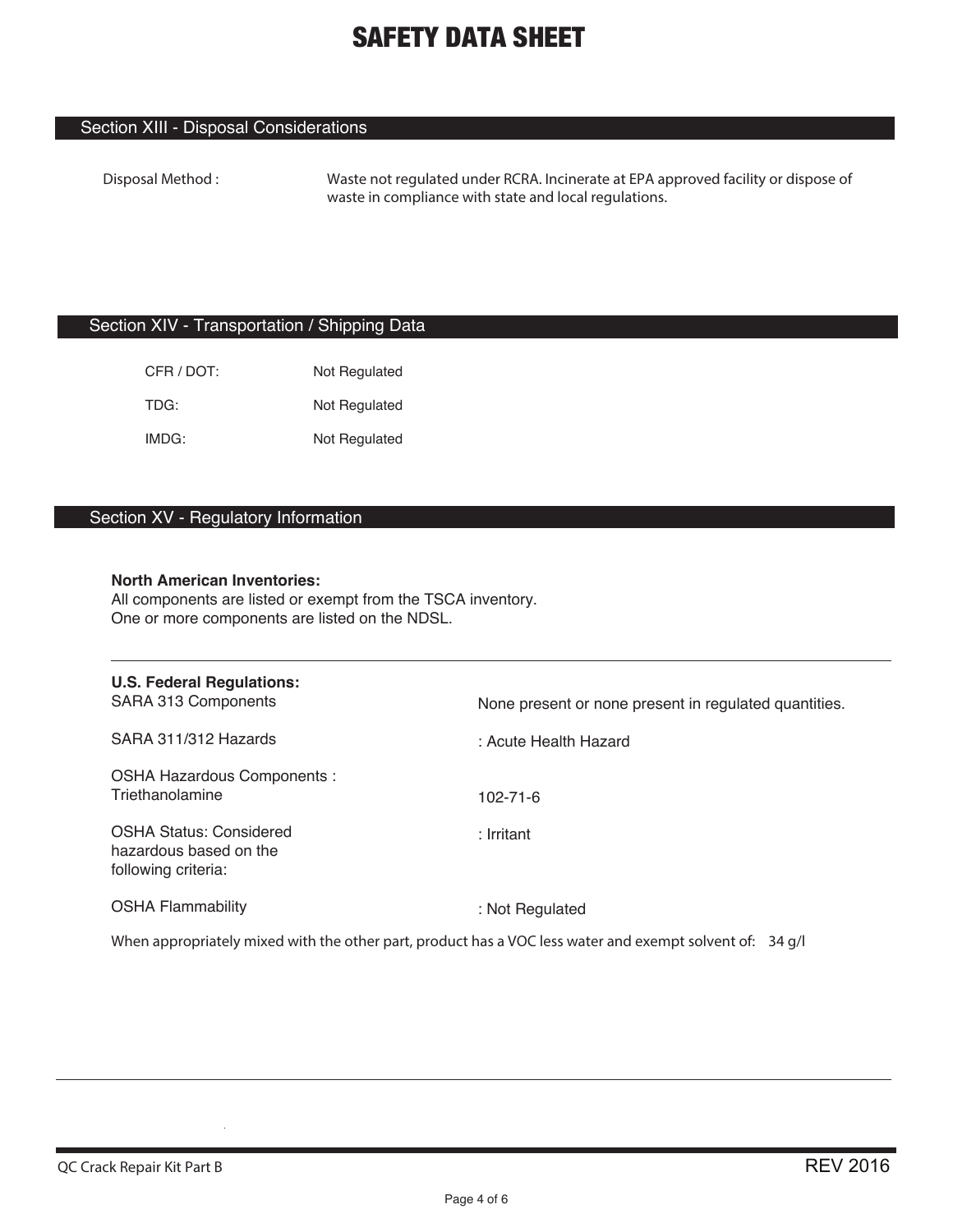# Section XV - Regulatory Information

# **U.S. State Regulations:**

| <b>MASS RTK Components:</b> |                                                                                                                     |                                                                              |
|-----------------------------|---------------------------------------------------------------------------------------------------------------------|------------------------------------------------------------------------------|
|                             | Triethanolamine                                                                                                     | CAS: 102-71-6                                                                |
| Penn RTK Components :       |                                                                                                                     |                                                                              |
|                             | Water:<br>Polyacrylate Resin and                                                                                    | CAS: 7732-18-5                                                               |
|                             | <b>Reactive Diluent:</b><br>Triethanolamine:                                                                        | NJ TSRN# 51721300-6051P<br>CAS: 102-71-6                                     |
| NJ RTK Components :         |                                                                                                                     |                                                                              |
|                             | Water:<br>Polyacrylate Resin and<br><b>Reactive Diluent:</b><br>Triethanolamine:<br>Propylene Glycol n-Butyl Ether: | CAS: 7732-18-5<br>NJ TSRN# 51721300-6051P<br>CAS: 102-71-6<br>CAS: 5131-66-8 |

WARNING! Contains chemicals known to the State of California to cause cancer, birth defects and/or other reproductive harm: None known.

### Section XVI - Other Information

| HMIS Rating:<br><b>HFAIT</b><br><b>FI AMMARII ITY</b><br><b>REACTIVITY</b><br><b>PPF</b> |  | $0 =$ Minimum<br>$1 =$ Slight<br>$2 =$ Moderate<br>$3 =$ Serious<br>$4 =$ Severe |
|------------------------------------------------------------------------------------------|--|----------------------------------------------------------------------------------|
|------------------------------------------------------------------------------------------|--|----------------------------------------------------------------------------------|

#### **Further information:**

For Industrial Use Only. Keep out of Reach of Children. The hazard information herein is offered solely for the consideration of the user, subject to their own investigation of compliance with applicable regulations, including the safe use of the product under every foreseeable condition.

#### **Legend**

ACGIH - American Conference of Governmental Hygienists CERCLA - Comprehensive Environmental Response, Compensation, and Liability Act DOT - Department of Transportation DSL - Domestic Substance List EPA - Environmental Protection Agency HMIS - Hazardous Materials Information System IARC - International Agency for Research on Cancer MSHA - Mine Safety Health Administration NDSL - Non-Domestic Substance List NIOSH - National Institute for Occupational Safety and Health NTP - National Toxicology Program OSHA - Occupational Safety and Health Administration PEL - Permissible Exposure Limit RCRA - Resource Conservation and Recovery Act RTK - Right To Know SARA - Superfund Amendments and Reauthorization Act STEL - Short Term Exposure Limit TLV - Threshold Limit Value TSCA - Toxic Substances Control Act TWA - Time Weighted Average V - Volume VOC - Volatile Organic Compound WHMIS - Workplace Hazardous Materials Information System